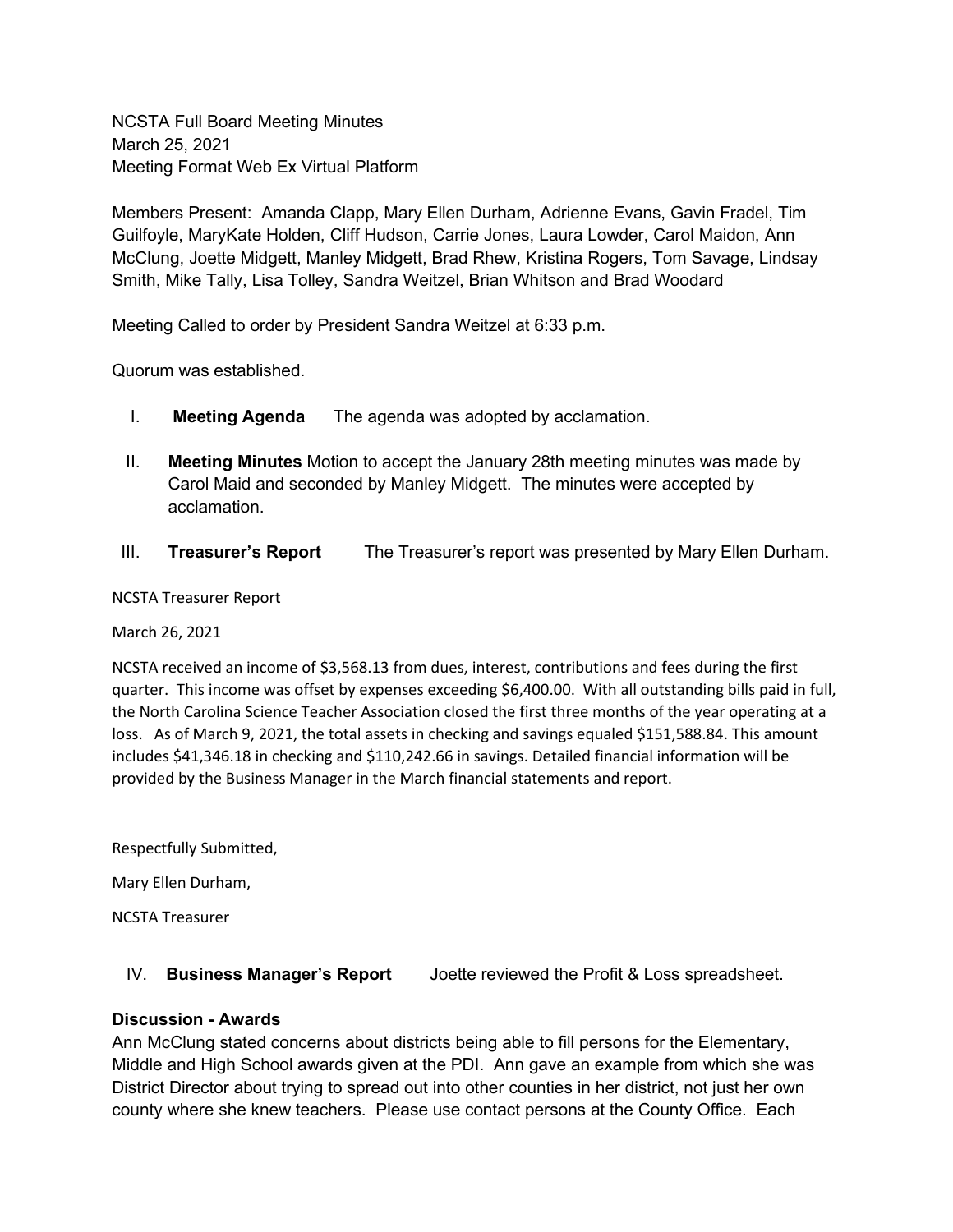District Director should have received a contact list with contacts in each county. If there is a bounce back with individual contacts, let Joette know. These contacts should be updated each year.

# **Discussion - Nominations**

Adrienne Evans, Amanda Clapp, Ann McClung, Mary Ellen Durham, Laura Lowder, Lindsay Smith and Brad Woodard offered to help with the Nominations committee. There was a question asked by Kristina Rogers about how nominations are processed. The answer was that nominations go to Joette and then to Alissa. Manley mentioned that there is never a real flood of nominees.

We are at a disadvantage compared to other years with not having face-to-face Science Fairs and other competitions to where we can advertise awards and board positions. Most of our awards and nominees come from the Charlotte, Winston-Salem and Raleigh area. Sandra Weitzel mentioned that the pod listings she sent out before the last meeting could help with getting more candidates for awards and board positions. Lisa Tolley stated that she would check her Environmental Education contacts.

V. **Grants** Carrie Jones stated that there was one eligible Curriculum Grant turned in entitled Water Watchers. This grant will be one to test water quality with Vernier probes. Mary Ellen Durham mentioned that she knows this individual and would represent the grant well. Carrie Jones announced Sept.1st as the deadline for the next round of grants. Manley made a motion to approve the grant and the motion carried after a roll call vote was taken.

VI. **Outreach Reports** (Manley Midgett-Elementary) Manley reported that three sessions were being held this spring for Grades K-5 regarding meeting the science standards at each grade level. The next will be April 15th on Summative Assessments, Brad Rhew mentioned that through word of mouth the participation for these has increased. People are telling others about the good things with regards to Professional Development NCSTA is offering.

Ann McClung-(Middle/High School) Next session is April 29th at 5 p.m.

# VII. **PDI/Conference Coordinator Report**

- Joette shared that we currently have six booths for the Exhibit Hall compared to three booths at this time in 2019 which was the date of our last PDI. We have two promises of participation as well.
- At this time, we have 16 presenters as compared to 9 at this time in 2019. There is reason to be excited with this data. If the presenters are committing to attending, then attendees will also. This is a good sign.
- Manley shared that the NC State NASA grant will give a session as well and will share information at a booth.
- Share-A-Thons will be led this year by Kristina Rogers. There will be 3-4 total Share-A-Thon Categories.
- 1,000 bags will be given out as well as badge holders.
- Social distancing and safety/sanitation measures will be in place for PDI and we will have to account for that.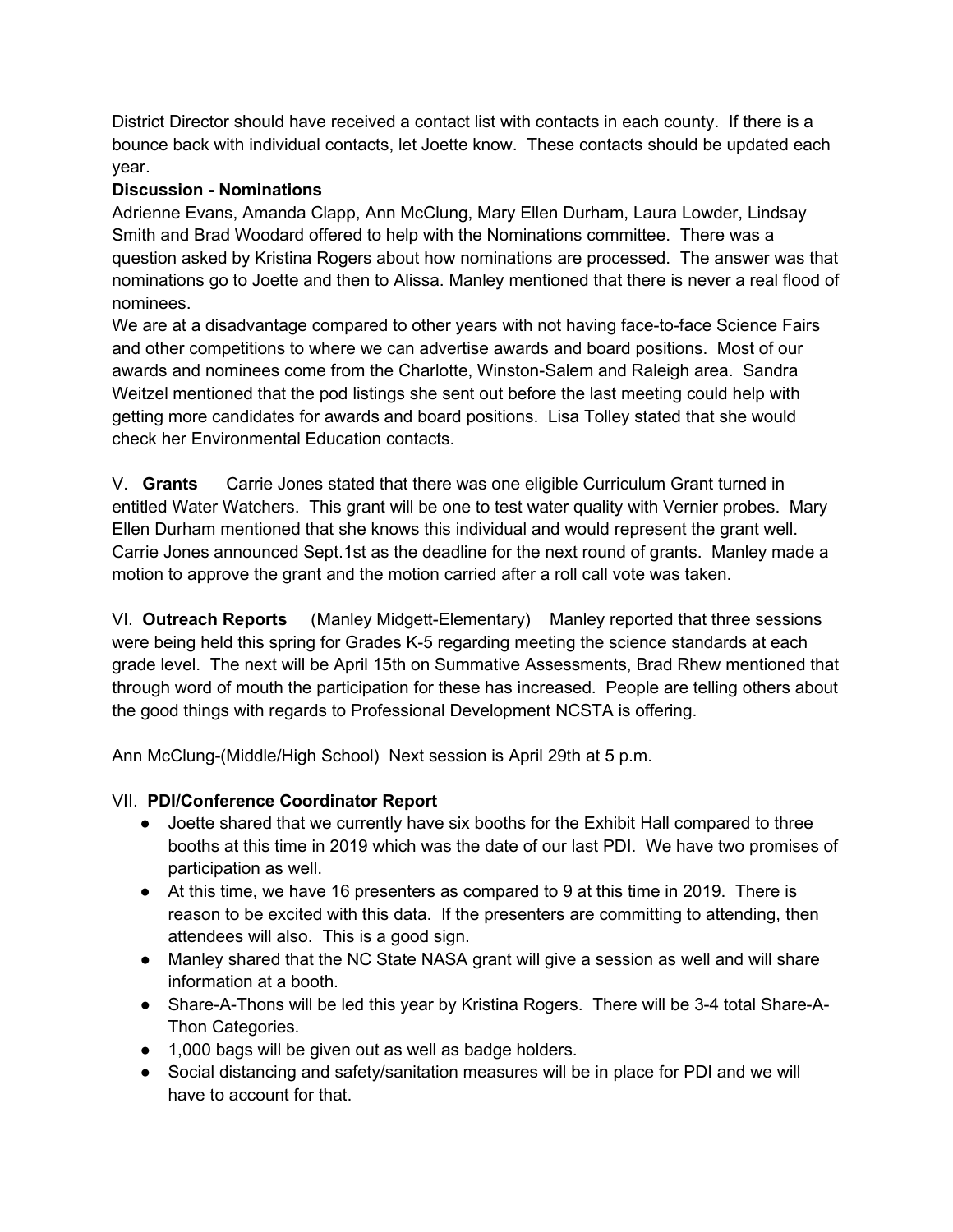- We will have door prizes again this year.
- Tom Savage asked about Burroughs-Wellcome sponsorships. Manley stated that he had a meeting with the group yesterday afternoon. This grant totals \$25,00. Manley will provide a written report as he does each year.

# VII. **Board Member Jobs at PDI** (Carol Maidon)

- Everyone should have received an email from Joette based on your job preference as it relates to duties at PDI.
- She has heard from most all the board.
- Joette thanked those for accepting their duties. There will be follow up regarding the tasks that you will be asked to do.
- Carol reminded everyone that we are the host of this PDI, and we need to be visible throughout. The tasks will include Registration Booth slots, parking, signs, etc..
- When Joette contacts you, please respond to her email. She appreciated the positive responses. If you have questions about your tasks, please do not hesitate to ask.

# VIII. **PDI Planning** (Carol Maidon)

- Cliff mentioned he would follow up with the Space group.
- As noted in the earlier meeting the theme is Space. We will be working to get space artifacts for the concourse at Benton similar to when we had the 2019 Apollo 11 cutouts for our 50-year birthday celebration.
- Carol mentioned that she cannot submit an application for speakers until 6 months prior to PDI.

# **Discussion About Board Positions--Nominations for 2022**

- This will begin in May, Mary Ellen will help with recruitment.
- 1st Nominations call May-August timeframe, Joette will tally them.
- District Directors from Districts 2, 4, 6 and 8 are up for election/re-election.
- Winners will be announced at PDI.

# **Share Fare---Reports from District Directors and Committee Chairs**

- District 5: Brad Rhew shared that the district has a Facebook page which has been active with likes and comments.
- DPI Liaison, Gavin Fradel, shared information about Science Standard Revisions. scheduled for June. Process rollout could be explained at PDI.
- District 1: Cliff Hudson shared the "Get Outside NC" program with the Northeast Natural Science Foundation Grant. Sarah Yelton is the contact person for this. This would be mainly for Grades 6-12 Environmental Science teachers.
- Manley (Goals & Membership) Try to contact everyone we can. The member outreach has helped a great deal during this pandemic year. If someone registered for an outreach session, they also received a membership to NCSTA. The networking and connections made in the Pod groups will help also.